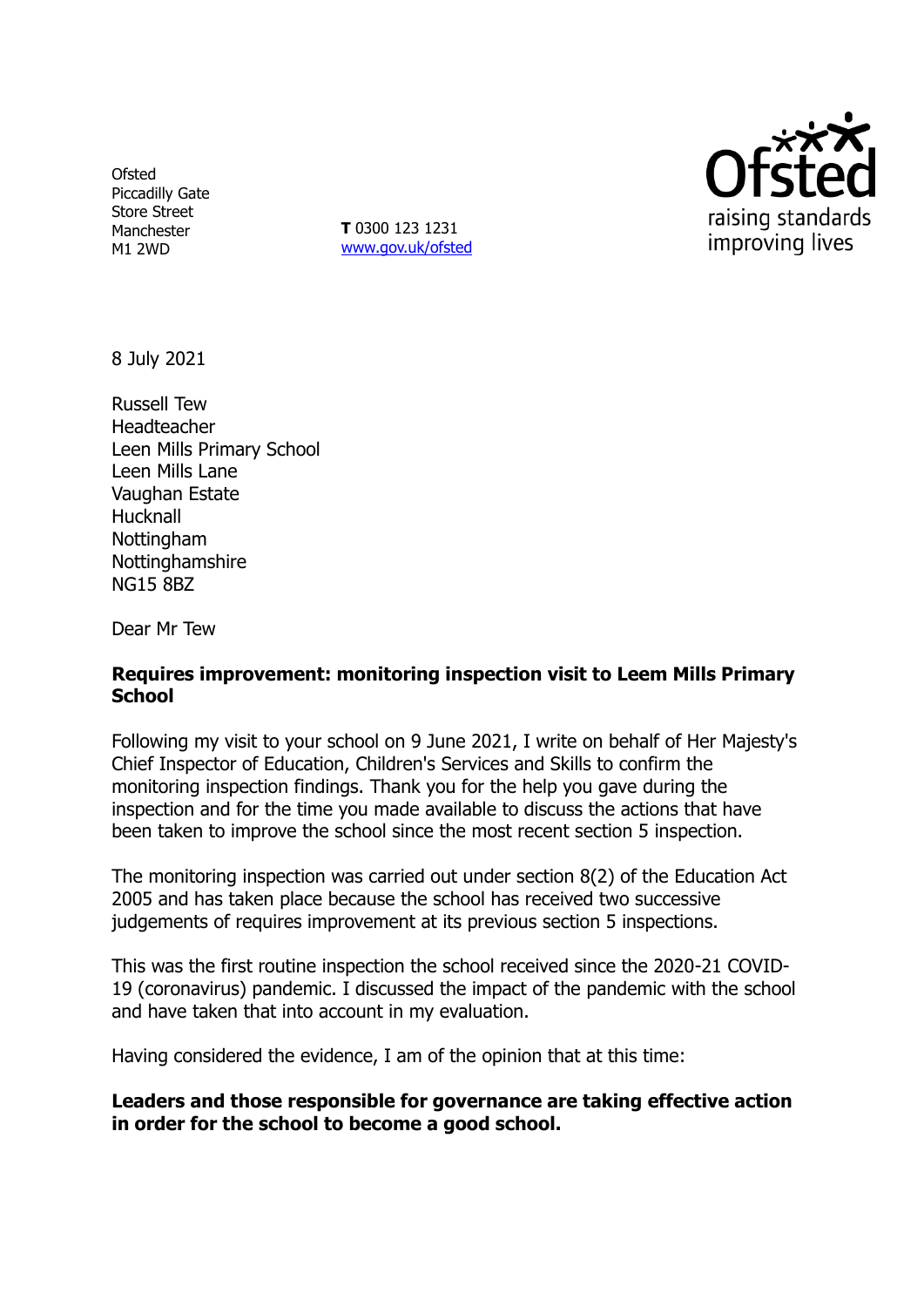The school should take further action to:

■ complete curriculum plans in all subjects and check that these plans are taught effectively so that pupils know and remember more.

# **Context**

Since the previous inspection in June 2019, two new class teachers have been appointed and one teacher is currently on maternity leave. A new chair of governors was appointed in September 2020 and there have been two further new appointments to the governing body.

At the time of the inspection, all pupils were back in school. Pupils who had been learning remotely at the beginning of the spring term said that they enjoy being back in school with their friends and teachers. Where pupils have struggled to make the adjustment to face-to-face teaching, leaders have made sure that there are opportunities for these pupils to talk about their feelings and receive the help that they need.

## **Main findings**

Leaders and those responsible for governance say that they want the very best for the pupils in their school. Leaders have identified the right priorities to improve the school and have worked tirelessly to make sure that these plans are actioned. Parents and staff are positive about the work the school has done to improve. Almost every parent who responded to the online questionnaire would recommend the school to another parent. All of the staff who completed the staff online questionnaire said that the school has improved since the previous inspection.

Staff well-being has been carefully considered by leaders. During the recent lockdown, leaders recognised how hard staff were working. As a result, they adjusted their plans for school improvement to ensure that staff did not feel overwhelmed. For example, providing remote education for pupils learning at home became the school's priority during the early spring term. This has meant that some of the school's work to improve has, understandably, been slowed. Now that the school is fully reopened, leaders are working at pace to ensure that the changes needed are implemented.

Pupils are taught a wide range of subjects. Curriculum plans for all of these subjects have been written. Many of these curriculum plans are now being reviewed to make sure that the knowledge pupils need is taught in the correct order. In a few subjects, there is still work to do to make sure that the correct knowledge has been identified. Opportunities for leaders to check that teachers are covering all of the curriculum, and that pupils know and remember more, have been hampered by the pandemic. Leaders know that these checks need to be made as soon as possible.

Improving provision for pupils in the early years has been a key priority for leaders. A new early years curriculum has been written. Expectations of what pupils can achieve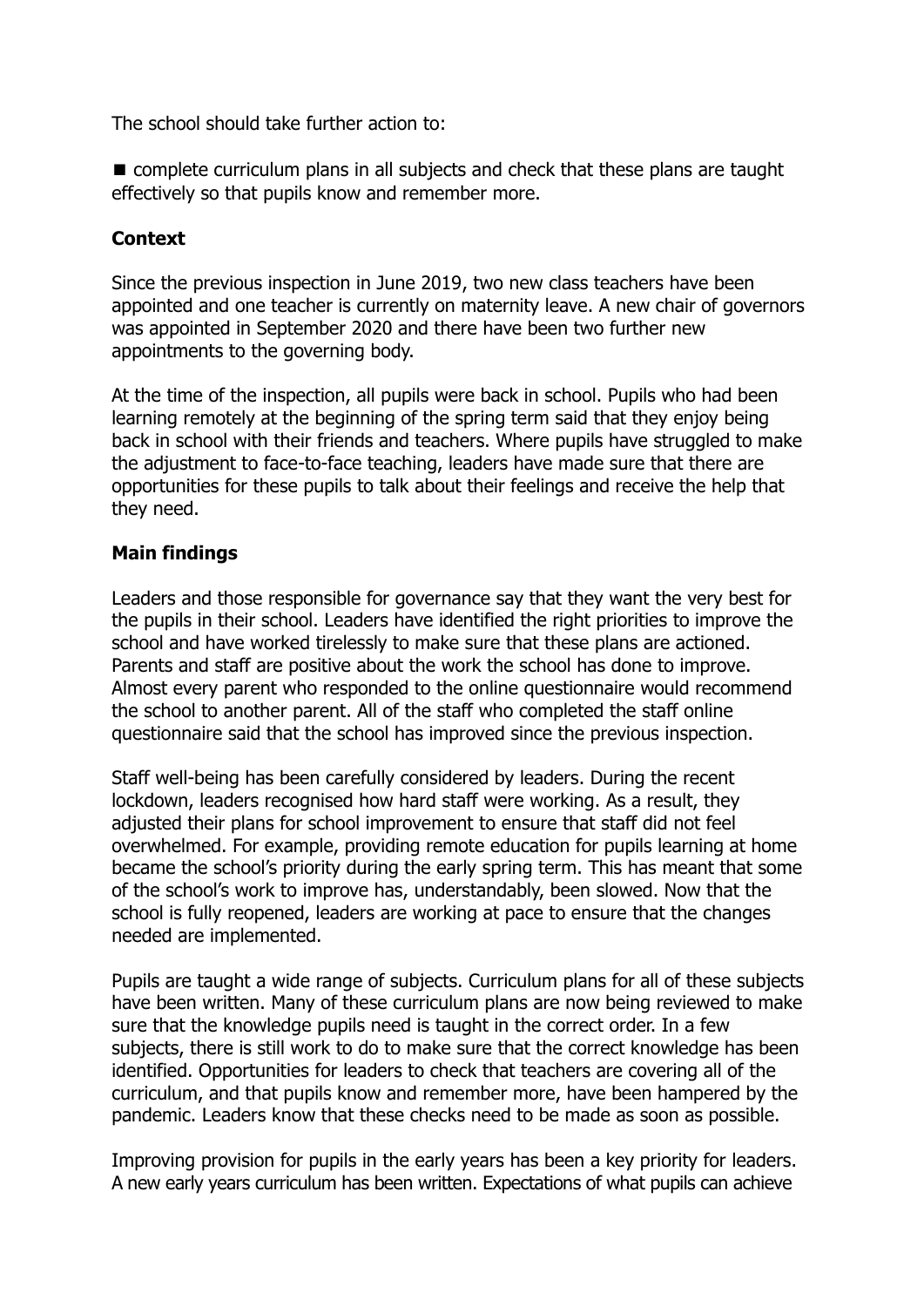are now more ambitious. Activities provided for pupils are carefully planned using the newly developed curriculum alongside the pupils' interests. Assessment is used to identify which pupils require further challenge or support. Leaders have developed a learning environment where pupils can do better than they had previously. For example, during the inspection, pupils were fully absorbed in a writing task to design a wanted poster to catch the 'Evil Pea' as a part of their superhero topic.

There is a consistent approach to teaching the phonics curriculum. Staff have received recent training to make sure that they are using pure sounds when teaching phonics or reading with pupils. Teachers make regular and detailed checks to ensure that pupils are using their phonics to read and write. Pupils who need extra help are quickly identified. Pupils are given reading books that match the sounds that they already know. This means that they become confident readers who enjoy reading. Teachers read to pupils regularly. Pupils talk enthusiastically about the books they have read and love it when their teacher finishes story time on a cliff-hanger.

Provision for pupils with special educational needs and/or disabilities (SEND) is a strength of the school. Leaders in this area are experts. They provide effective support for staff to identify pupils who need extra help. They also know that sometimes pupils find it difficult to learn because they are worried or upset. When this happens, pupils visit 'The Treehouse' where they are listened to by a trusted adult and given strategies to deal with the things they find difficult to cope with in school, or at home. The school's leader for pupils with SEND works closely with external agencies to ensure that these pupils receive the additional help they need.

Governors have an accurate understanding of the school's priorities and what leaders are doing to address them. During the pandemic, they have continued to receive information about the school's improvement work and have imminent plans to complete their own visits to check how well the school is doing. Governors offer an appropriate balance of support and challenge. They are committed to improving their understanding of their roles and responsibilities as governors. They have engaged in a wide range of training to develop the knowledge and skills that they need to hold the school to account effectively.

### **Additional support**

The local authority has provided leaders with helpful school improvement support. They have worked closely with the school to secure improvements in the early years and to the school's curriculum. They have challenged the school when needed and made sure that leaders have kept a sharp focus on the areas the school has identified as a priority.

### **Evidence**

During the inspection, I spoke to the headteacher, deputy headteacher, three governors, including the chair of governors, and a representative of the local authority to discuss the actions taken since the last inspection. I also held meetings